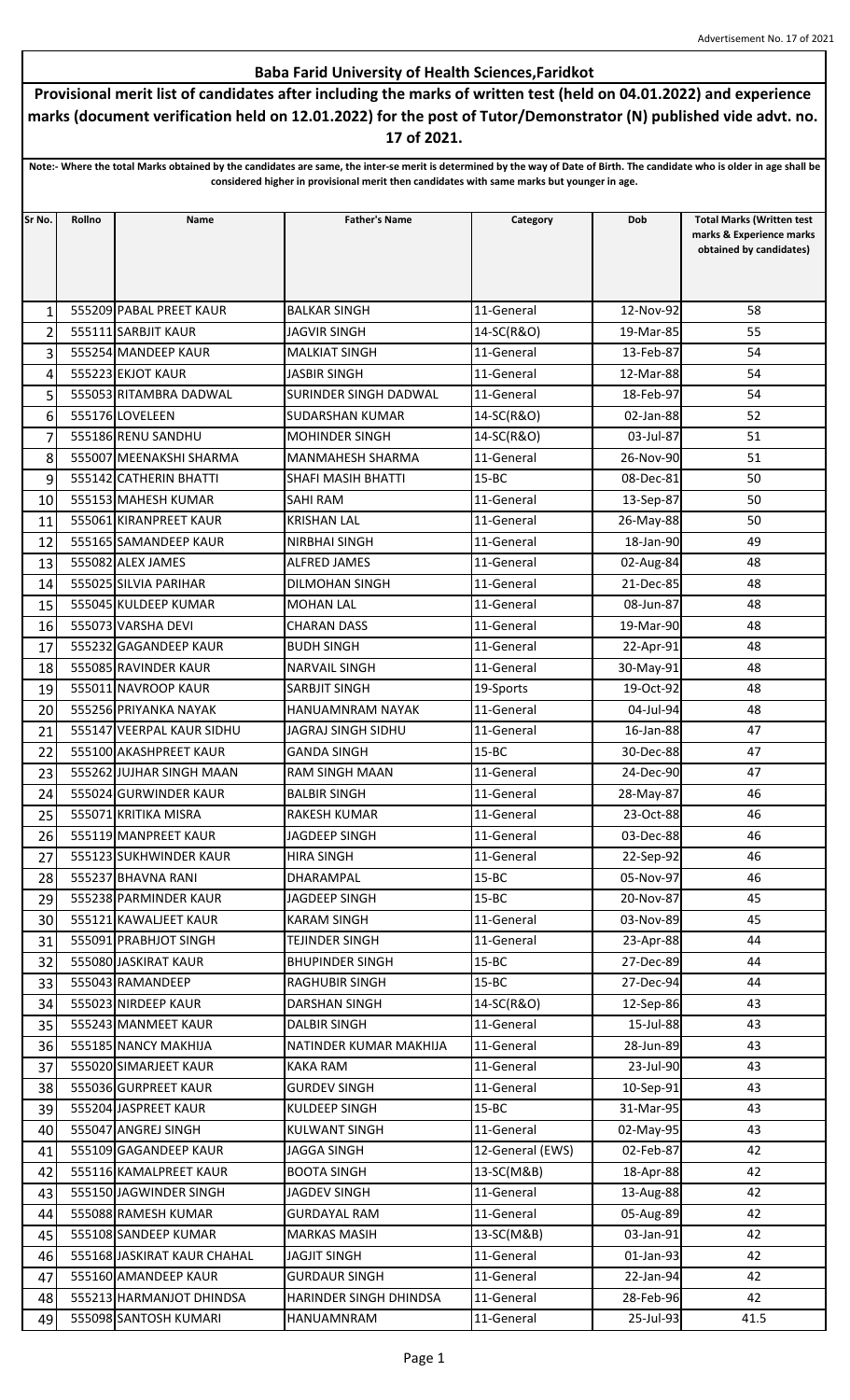| 50 | 555135 RAMANJIT           | <b>SURINDER GHAI</b>      | 11-General        | 23-Jan-85 | 41              |
|----|---------------------------|---------------------------|-------------------|-----------|-----------------|
| 51 | 555005 SAWROOP DHILLON    | <b>GURDEV SINGH</b>       | 11-General        | 21-Feb-86 | 41              |
| 52 | 555107 AKVINDER KAUR      | JAGSIR SINGH              | 13-SC(M&B)        | 01-May-88 | 41              |
| 53 | 555171 SAPNA BATISH       | <b>KEWEL KRISHEN</b>      | $15 - BC$         | 05-Dec-88 | 41              |
| 54 | 555259 KULWINDER SINGH    | PIARA SINGH               | 13-SC(M&B)        | 09-Sep-90 | 41              |
| 55 | 555226 PARMINDER KAUR     | <b>MALKIAT SINGH</b>      | 14-SC(R&O)        | 14-Dec-82 | 40              |
| 56 | 555149 DR BABALDEEP KAUR  | JAGMOHAN SINGH            | 11-General        | 18-Mar-88 | 40              |
| 57 | 555219 HARJOT KAUR        | <b>DALBIR SINGH</b>       | 12-General (EWS)  | 07-Aug-88 | 40              |
| 58 | 555249 NEENA SHARMA       | SOM DUTT SHARMA           | 11-General        | 16-May-89 | 40              |
| 59 | 555092 PARNEET KAUR       | <b>BALDEV SINGH</b>       | 11-General        | 25-Oct-89 | 40              |
| 60 | 555126 GURPREET KAUR      | JOGINDER SINGH            | $15 - BC$         | 28-Sep-86 | 39              |
| 61 | 555231 GURPREET KAUR      | <b>MANORATH SINGH</b>     | 13-SC(M&B)        | 27-Nov-86 | 39              |
| 62 | 555152 DILRAJ KAUR        | <b>GURSHARANJIT SINGH</b> | 11-General        | 10-Sep-88 | 39              |
| 63 | 555031 AMANDEEP KUMAR     | <b>KISHORE CHAND</b>      | 12-General (EWS)  | 30-Aug-89 | 39              |
| 64 | 555131 BHAGWANT SINGH     | <b>JHARMAL SINGH</b>      | 14-SC(R&O)        | 21-Feb-90 | 39              |
| 65 | 555038 MANDEEP KAUR       | <b>SEWA SINGH</b>         | 11-General        | 23-Jun-93 | 39              |
| 66 | 555211 SATYAJIT           | <b>SURINDER GHAI</b>      | 11-General        | 30-Mar-87 | 38              |
| 67 | 555189 SHIENY             | <b>BALRAJ</b>             | 13-SC(M&B)        | 07-Nov-89 | 38              |
| 68 | 555261 RUPINDER KAUR      | <b>RANJIT SINGH</b>       | 11-General        | 03-Dec-88 | 37              |
| 69 | 555013 JASPREET KAUR      | <b>CHAMKAUR SINGH</b>     | 11-General        | 18-Feb-93 | 36              |
| 70 | 555202 MANINDER KAUR      | SATNAM SINGH              | 12-General (EWS)  | 03-Feb-86 | 35              |
| 71 | 555068 SARBJEET KAUR      | <b>BACHITTAR SINGH</b>    | 11-General        | 27-Apr-86 | 35              |
| 72 | 555156 MADHAV DHAWAN      | NAND LAL DHAWAN           | 12-General (EWS)  | 28-Sep-89 | 34.75           |
| 73 | 555065 PARMINDER KAUR     | <b>MALKIT SINGH</b>       | 14-SC(R&O)        | 12-Feb-89 | 34              |
| 74 | 555106 SANDEEP KAUR       | <b>SARANJEET SINGH</b>    | 12-General (EWS)  | 19-Apr-88 | 33              |
| 75 | 555110 ARSHDEEP SINGH     | <b>JARNAIL SINGH</b>      | 11-General        | 22-Feb-90 | 33              |
| 76 | 555028 JASPREET KAUR      | <b>BALWINDER SINGH</b>    | $15 - BC$         | 03-Jun-95 | 33              |
| 77 | 555217 SIMRANJEET KAUR    | <b>JASBIR SINGH</b>       | 13-SC(M&B)        | 26-Jun-92 | 32              |
| 78 | 555188 RAJWINDER KAUR     | <b>SHAMSHER SINGH</b>     | 11-General        | 08-Nov-88 | 31              |
| 79 | 555041 BABALDEEP KAUR     | <b>TEKINDERPAL SINGH</b>  | $11-General$      | 26-Feb-84 | 30 <sup>°</sup> |
| 80 | 555019 BHUPINDER PAL KAUR | <b>GURANDITTA SINGH</b>   | 14-SC(R&O)        | 29-Sep-84 | 30              |
| 81 | 555021 KULDEEP KAUR       | JASKARAN SINGH            | 11-General        | 03-Dec-92 | 30              |
| 82 | 555144 JASPAL KAUR        | <b>HARJINDER SINGH</b>    | 11-General        | 27-Dec-88 | 29              |
| 83 | 555196 JYOTI              | ASHWANI SHARMA            | 12-General (EWS)  | 13-Oct-89 | 29              |
| 84 | 555003 RICHA SHARMA       | RAJ KUMAR SHARMA          | 17-Ex-Serviceman- | 12-Sep-91 | 29              |
| 85 | 555083 BHUPINDER KAUR     | <b>AVTAR SINGH</b>        | 11-General        | 10-Apr-92 | 28              |
| 86 | 555122 SHIWANI CHOPRA     | AVTAR SINGH SALARIA       | 11-General        | 15-Jun-93 | 28              |
| 87 | 555016 PRABHJOT KAUR      | <b>MANGAT SINGH</b>       | $15 - BC$         | 21-Aug-91 | 26              |
| 88 | 555148 MANPREET KAUR      | <b>KULWANT SINGH</b>      | 11-General        | 15-Sep-91 | 26              |
| 89 | 555139 CHRISTINA          | DANIEL F MASSEY           | 11-General        | 20-Nov-93 | 26              |
| 90 | 555198 SUKHPINDER KAUR    | <b>MANGAL SINGH</b>       | 14-SC(R&O)        | 17-May-90 | 25              |
| 91 | 555141 SUKHMANPREET KAUR  | <b>GURMAIL SINGH</b>      | $15 - BC$         | 09-Jan-92 | 25              |
| 92 | 555018 AMANDEEP KAUR      | <b>MANGAL SINGH</b>       | 11-General        | 27-Sep-86 | 22.75           |
|    |                           |                           |                   |           |                 |
| 93 | 555145 MUNISHA RANI       | PURAN CHAND               | 11-General        | 06-Feb-86 | 21              |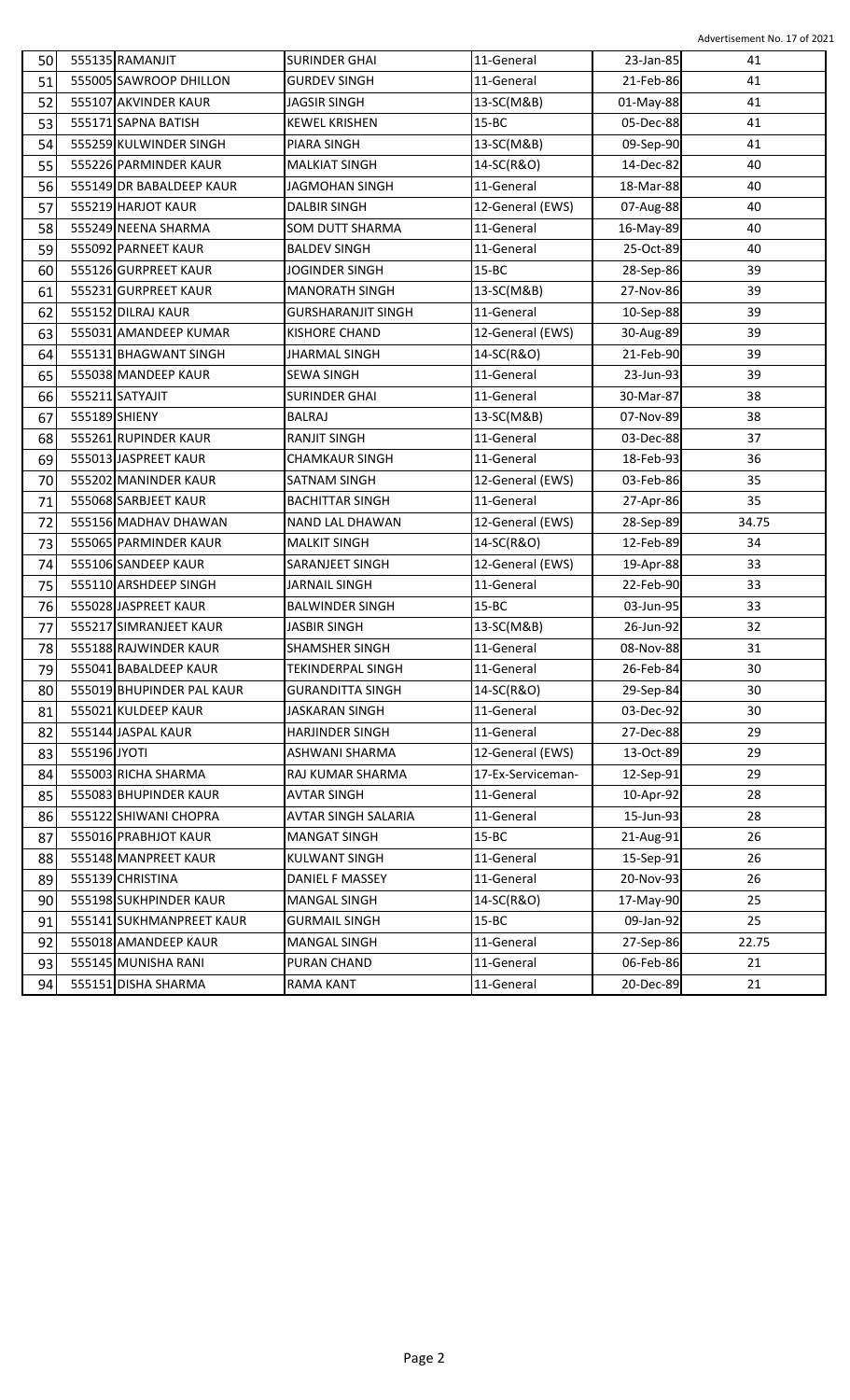| List of Ineligible candidates for the post of Tutor/Demonstrator (Nursing) published vide advertisement no. 17 of<br>2021 |              |                              |                                                                                                                                                                                 |                  |                                                                                                         |                                                       |
|---------------------------------------------------------------------------------------------------------------------------|--------------|------------------------------|---------------------------------------------------------------------------------------------------------------------------------------------------------------------------------|------------------|---------------------------------------------------------------------------------------------------------|-------------------------------------------------------|
| Sr No.                                                                                                                    | Rollno       | Name                         | <b>Father's Name</b>                                                                                                                                                            | Category         | <b>Total Marks</b><br>(Written test<br>marks &<br><b>Experience marks</b><br>obtained by<br>candidates) | <b>Remarks</b>                                        |
|                                                                                                                           |              |                              |                                                                                                                                                                                 |                  |                                                                                                         |                                                       |
| $\mathbf{1}$                                                                                                              |              | 555258 BARNADA DAVID         | <b>DAVID MASIH</b>                                                                                                                                                              | $15 - BC$        | 41                                                                                                      | M.Sc (Nursing) result                                 |
| $\overline{2}$                                                                                                            |              | 555048 RAVNEET KAUR          | <b>RAM TASVIR SINGH</b>                                                                                                                                                         | 11-General       | 41                                                                                                      | not declared, hence                                   |
| 3                                                                                                                         |              | 555214 KOMALPREET KAUR       | <b>GURMEET SINGH</b>                                                                                                                                                            | 14-SC(R&O)       | 32                                                                                                      | Ineligible                                            |
|                                                                                                                           |              |                              | List of candidates who did not appear for Document Verification held on 12.01.2022 for the post of<br>Tutor/Demonstrator (Nursing) published vide advertisement no. 17 of 2021. |                  |                                                                                                         |                                                       |
| Sr No.                                                                                                                    | Rollno       | Name                         | <b>Father's Name</b>                                                                                                                                                            | Category         | <b>Marks Obt in</b>                                                                                     | <b>Remarks</b>                                        |
|                                                                                                                           |              |                              |                                                                                                                                                                                 |                  | written test out of<br>90                                                                               |                                                       |
| $\mathbf{1}$                                                                                                              |              | 555240 SATNAM SINGH          | LAKHWEER SINGH                                                                                                                                                                  | 14-SC(R&O)       | 51                                                                                                      |                                                       |
| $\overline{2}$                                                                                                            |              | 555190 MUKESH KUMAR          | <b>INDRAJ</b>                                                                                                                                                                   | 11-General       | 46                                                                                                      |                                                       |
| 3                                                                                                                         |              | 555201 PRIYA SHARMA          | RAMJIT SHARMA                                                                                                                                                                   | 11-General       | 45                                                                                                      |                                                       |
| 4                                                                                                                         |              | 555224 MOONDEEP KAUR         | <b>JARNAIL SINGH</b>                                                                                                                                                            | 11-General       | 43                                                                                                      |                                                       |
| 5                                                                                                                         |              | 555072 KIRANBIR KAUR         | NIRMAL SINGH                                                                                                                                                                    | 11-General       | 42                                                                                                      |                                                       |
| 6                                                                                                                         |              | 555200 GAJANDER PAL          | <b>INDRAJ BERWAL</b>                                                                                                                                                            | 11-General       | 41.75                                                                                                   |                                                       |
| $\overline{7}$                                                                                                            |              | 555001 JASLEEN KAUR          | HARVINDER SINGH SAGOO                                                                                                                                                           | $15 - BC$        | 41                                                                                                      |                                                       |
| 8                                                                                                                         |              | 555042 GUNJOT                | <b>CHARANJIT SINGH</b>                                                                                                                                                          | 11-General       | 40                                                                                                      |                                                       |
| 9                                                                                                                         |              | 555063 DURGA RAM             | <b>MALA RAM</b>                                                                                                                                                                 | 11-General       | 39                                                                                                      |                                                       |
| 10                                                                                                                        |              | 555167 DALBIR KAUR           | <b>JASBIR SINGH</b>                                                                                                                                                             | 11-General       | 39                                                                                                      |                                                       |
| 11                                                                                                                        |              | 555069 SHAGANDEEP KAUR       | <b>JAGSEER SINGH</b>                                                                                                                                                            | 13-SC(M&B)       | 39                                                                                                      |                                                       |
| 12                                                                                                                        |              | 555143 SHRUTI SHARMA         | <b>JAWAHAR LAL</b>                                                                                                                                                              | 11-General       | 39                                                                                                      |                                                       |
| 13                                                                                                                        |              | 555179 KAMALJEET KAUR        | <b>JAGIR SINGH</b>                                                                                                                                                              | 11-General       | 38                                                                                                      |                                                       |
| 14                                                                                                                        |              | 555054 DALJIT KAUR           | ZORA SINGH                                                                                                                                                                      | 11-General       | 37                                                                                                      |                                                       |
| 15                                                                                                                        |              | 555094 JASLEEN KAUR BRAR     | LAJVINDER SINGH BRAR                                                                                                                                                            | 11-General       | 37                                                                                                      |                                                       |
| 16                                                                                                                        |              | 555140 ARUNA KUMARI          | <b>SATISH KUMAR</b>                                                                                                                                                             | 14-SC(R&O)       | 37                                                                                                      |                                                       |
| 17                                                                                                                        |              | 555206 AMANPREET KAUR        | <b>HARPAL SINGH</b>                                                                                                                                                             | 14-SC(R&O)       | 36                                                                                                      |                                                       |
| 18                                                                                                                        |              | 555175 GURMEET SINGH         | <b>SUKHDEV SINGH</b>                                                                                                                                                            | 11-General       | 36                                                                                                      |                                                       |
| 19                                                                                                                        | 555052 SWATI |                              | <b>SHIV SHARAN</b>                                                                                                                                                              | 11-General       | 36                                                                                                      |                                                       |
| 20                                                                                                                        |              | 555218 RAJBIR KAUR           | JAGIR SINGH                                                                                                                                                                     | 11-General       | 36                                                                                                      |                                                       |
| 21                                                                                                                        |              | 555017 MANDEEP KAUR          | <b>SURJIT SINGH</b>                                                                                                                                                             | 11-General       | 36                                                                                                      |                                                       |
| 22                                                                                                                        |              | 555095 SHARANJIT KAUSHAL     | <b>JASWINDER KUMAR</b>                                                                                                                                                          | 11-General       | 35                                                                                                      |                                                       |
| 23                                                                                                                        |              | 555125 SOMA RANI             | <b>NACHHATAR SINGH</b>                                                                                                                                                          | $15 - BC$        | 35                                                                                                      | Absent at the time of<br><b>Document Verification</b> |
| 24                                                                                                                        |              | 555194 CHANDER PAL           | RAM LAL                                                                                                                                                                         | 11-General       | 35                                                                                                      |                                                       |
| 25                                                                                                                        |              | 555246 HARMANJOT KAUR GILL   | <b>SUKHMANDER SINGH GILL</b>                                                                                                                                                    | 11-General       | 35                                                                                                      |                                                       |
| 26                                                                                                                        |              | 555040 POOJA DEVI            | AMARJEET SINGH                                                                                                                                                                  | $15 - BC$        | 35                                                                                                      |                                                       |
| 27                                                                                                                        |              | 555128 SUNMEET KAUR          | <b>HARPAL SINGH</b>                                                                                                                                                             | 11-General       | 34                                                                                                      |                                                       |
| 28                                                                                                                        |              | 555250 NEERAJ HANS           | YAQUB MASIH                                                                                                                                                                     | 11-General       | 34                                                                                                      |                                                       |
| 29                                                                                                                        |              | 555244 MANDEEP KAUR          | <b>JAGTAR SINGH</b>                                                                                                                                                             | 12-General (EWS) | 34                                                                                                      |                                                       |
| 30                                                                                                                        |              | 555191 HARKAMAL RAJDEEP KAUR | JASWANT SINGH                                                                                                                                                                   | 11-General       | 34                                                                                                      |                                                       |
| 31                                                                                                                        |              | 555058 SANDEEP KAUR TOOR     | DARA SINGH TOOR                                                                                                                                                                 | 11-General       | 33                                                                                                      |                                                       |
| 32                                                                                                                        |              | 555104 GURPREET KAUR         | <b>MOHAN SINGH</b>                                                                                                                                                              | 11-General       | 33                                                                                                      |                                                       |
| 33                                                                                                                        |              | 555057 ARUN KUMAR            | MEGH RAJ                                                                                                                                                                        | 11-General       | 33                                                                                                      |                                                       |
| 34                                                                                                                        |              | 555227 GURSEWAK SINGH        | <b>BALKARAN SINGH</b>                                                                                                                                                           | 11-General       | 32.75                                                                                                   |                                                       |
| 35                                                                                                                        |              | 555090 SHAVETA BADHWAR       | PRITPAL BADHWAR                                                                                                                                                                 | 11-General       | 32                                                                                                      |                                                       |
| 36                                                                                                                        |              | 555012 BALJIT KAUR           | <b>GURCHARAN SINGH</b>                                                                                                                                                          | $15 - BC$        | 32                                                                                                      |                                                       |
| 37                                                                                                                        |              | 555134 HARPREET KAUR         | <b>ROOP SINGH</b>                                                                                                                                                               | 11-General       | 32                                                                                                      |                                                       |
| 38                                                                                                                        |              | 555008 RAMANDEEP KAUR        | <b>DALJIT SINGH</b>                                                                                                                                                             | 11-General       | 32                                                                                                      |                                                       |
| 39                                                                                                                        |              | 555215 MANPREET BHANDARI     | DHARAMPAL SINGH BHANDARI                                                                                                                                                        | 11-General       | 32                                                                                                      |                                                       |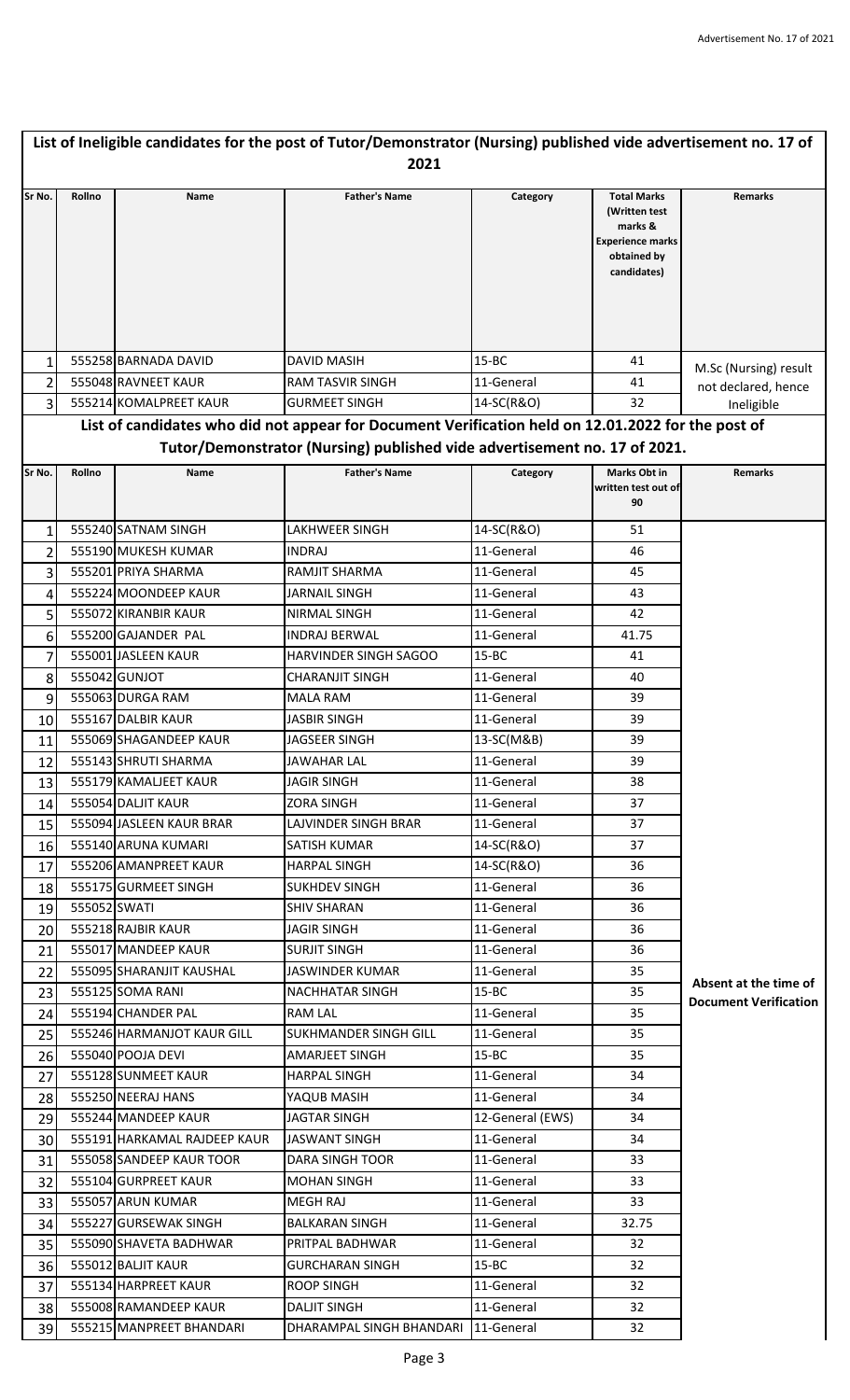| 40 | 555099 NEHA  |                           | <b>SUDESH KUMAR</b>                       | 11-General       | 32    |                              |
|----|--------------|---------------------------|-------------------------------------------|------------------|-------|------------------------------|
| 41 |              | 555247 MARINDERPAL KAUR   | <b>AMARDEEP SINGH</b>                     | 11-General       | 31    |                              |
| 42 |              | 555114 AMANPREET KAUR     | <b>NARANJAN SINGH CHAHAL</b>              | 11-General       | 31    |                              |
| 43 |              | 555033 SNEHA SHARMA       | <b>DEEPAK SHARMA</b>                      | 11-General       | 31    |                              |
| 44 |              | 555216 SUMANDEEP KAUR     | JARNAIL SINGH                             | 11-General       | 31    |                              |
| 45 |              | 555155 NAVJOT KAUR        | <b>GURSEWAK SINGH</b>                     | 14-SC(R&O)       | 31    |                              |
| 46 |              | 555137 GURVEER KAUR       | <b>GURSEWAK SINGH</b>                     | 12-General (EWS) | 31    |                              |
| 47 |              | 555154 ANAMIKA            | NIRMAL KUMAR                              | 13-SC(M&B)       | 31    |                              |
| 48 |              | 555010 GAGANPREET KAUR    | KULDEEP SINGH                             | 11-General       | 31    |                              |
| 49 |              | 555029 PARMJIT KAUR       | <b>DARSHAN SINGH</b>                      | 11-General       | 30    |                              |
| 50 |              | 555049 GURPREET KAUR      | NIRMAL SINGH                              | 11-General       | 30    |                              |
| 51 |              | 555169 ANUKIRANJIT KAUR   | <b>HARBINDER SINGH</b>                    | 11-General       | 30    |                              |
| 52 |              | 555205 POOJA JOSHI        | PARMOD KUMAR                              | 11-General       | 30    |                              |
| 53 |              | 555078 MANDEEP KAUR       | <b>BOHAR SINGH</b>                        | 11-General       | 30    |                              |
| 54 |              | 555146 PUSHPINDER KAUR    | <b>GURSHARANJIT SINGH</b>                 | 11-General       | 30    |                              |
| 55 |              | 555124 SARBJOT KAUR       | <b>BHUPINDER SINGH</b>                    | 11-General       | 30    |                              |
| 56 |              | 555233 UJALA JOSHI        | PARMOD KUMAR                              | 11-General       | 29    |                              |
| 57 |              | 555077 MAMTA GILL         | <b>SULAKHAN MASIH</b>                     | $15 - BC$        | 29    |                              |
| 58 |              | 555136 SUKHDEEP KAUR      | <b>BALRAJ SINGH</b>                       | 11-General       | 29    |                              |
| 59 |              | 555260 KAMALPREET KAUR    | <b>AMRIK SINGH</b>                        | $15 - BC$        | 29    |                              |
| 60 |              | 555009 SUMIT KUMAR        | <b>INDER PAL</b>                          | 13-SC(M&B)       | 29    |                              |
| 61 |              | 555162 RAJBIR KAUR        | RASAL SINGH                               | 11-General       | 29    |                              |
| 62 |              | 555220 DOLLY SHARMA       | <b>BALDEV RAJ</b>                         | 11-General       | 29    |                              |
| 63 |              | 555180 BHAWNA GUPTA       | <b>SURESH GUPTA</b>                       | 11-General       | 29    |                              |
| 64 |              | 555197 RAMANPREET KAUR    | <b>SATPAL SINGH</b>                       | 11-General       | 29    |                              |
|    |              | 555067 REETU PURI         | <b>BHUPINDER KUMAR PURI</b>               | 11-General       | 29    |                              |
| 65 |              | 555170 RACHNA             | <b>KHUSI RAM</b>                          | 11-General       | 29    |                              |
| 66 |              | 555210 BHUPINDER KAUR     | <b>RESHAM SINGH</b>                       | 11-General       | 29    |                              |
| 67 |              | 555027 SANTOSH KUMARI     |                                           |                  |       |                              |
| 68 |              | 555002 JASWINDER KAUR     | <b>DARSHN LAL</b>                         | 11-General       | 28    |                              |
| 69 |              | 555004 SURINDER KAUR      | <b>IOBAL SINGH</b><br><b>JASBIR SINGH</b> | 11-General       | 28    |                              |
| 70 |              |                           |                                           | $15 - BC$        | 28    |                              |
| 71 |              | 555173 HARPINDER KAUR     | <b>SHAMSHER SINGH</b>                     | 11-General       | 28    |                              |
| 72 |              | 555117 JASMEET KAUR       | AMARPAL SINGH                             | 11-General       | 28    |                              |
| 73 |              | 555230 KARANPREET KAUR    | <b>GIAN SINGH</b>                         | 11-General       | 28    |                              |
| 74 |              | 555084 SHARANJEET KAUR    | NIRMAL SINGH                              | 11-General       | 28    |                              |
| 75 |              | 555105 JAGRITI            | <b>BRIJ LAL</b>                           | 11-General       | 28    |                              |
| 76 |              | 555248 NAVJOT KAUR KHAIRA | <b>HARBANS SINGH</b>                      | 11-General       | 28    |                              |
| 77 |              | 555113 HARMANDEEP KAUR    | <b>JASWINDER SINGH</b>                    | 11-General       | 28    | Absent at the time of        |
| 78 |              | 555014 PRABHJOT KAUR      | <b>MANJIT SINGH</b>                       | 14-SC(R&O)       | 28    | <b>Document Verification</b> |
| 79 |              | 555184 GULSHAN KUMAR      | DES RAJ                                   | 12-General (EWS) | 28    |                              |
| 80 |              | 555022 KIRANJIT KAUR      | <b>HARBINDER SINGH</b>                    | 11-General       | 28    |                              |
| 81 |              | 555056 JASPREET SINGH     | KULDEEP SINGH                             | 11-General       | 27    |                              |
| 82 |              | 555089 SARBJEET KAUR      | <b>JAGSEER SINGH</b>                      | 11-General       | 27    |                              |
| 83 |              | 555241 GURPREET KAUR      | <b>JARNAIL SINGH</b>                      | $15 - BC$        | 27    |                              |
| 84 |              | 555212 MANPREET KAUR      | <b>HARNEK SINGH</b>                       | 12-General (EWS) | 27    |                              |
| 85 |              | 555103 MANDEEP KAUR       | <b>BALJIT SINGH</b>                       | 11-General       | 26.75 |                              |
| 86 |              | 555239 SIMARJIT KAUR      | <b>HARPAL SINGH</b>                       | 11-General       | 26    |                              |
| 87 |              | 555172 KANCHAN DEVI       | <b>ANIL KUMAR</b>                         | 11-General       | 26    |                              |
| 88 |              | 555081 AMANDEEP KAUR      | RAJWINDER SINGH                           | 11-General       | 26    |                              |
| 89 | 555159 ROHIT |                           | KHADAM MASIH                              | 11-General       | 25    |                              |
| 90 |              | 555253 MEENU GROVER       | <b>SURINDER PAL</b>                       | 11-General       | 25    |                              |
| 91 |              | 555034 MEHAK              | ASHOK KUMAR                               | 11-General       | 25    |                              |
| 92 |              | 555032 ANSHU TOMAR        | RAESH MALIK                               | 11-General       | 25    |                              |
| 93 |              | 555235 JASPREET KAUR      | <b>MOHINDER SINGH</b>                     | 11-General       | 25    |                              |
| 94 |              | 555245 RENU BALA          | RAM KARAN                                 | 11-General       | 25    |                              |
| 95 |              | 555120 POOJA YADAV        | PARLAD SINGH YADAV                        | 11-General       | 24.75 |                              |
|    |              |                           |                                           |                  |       |                              |
| 96 |              | 555163 NUTAN              | DALIP CHAND                               | 14-SC(R&O)       | 24    |                              |
| 97 |              | 555234 RIMPY              | <b>KEWAL MASIH</b>                        | $15 - BC$        | 24    |                              |
| 98 |              | 555039 GURJEET KAUR       | <b>MAJOR SINGH</b>                        | 12-General (EWS) | 24    |                              |
| 99 |              | 555112 MANJIT KAUR        | SAGAR SINGH                               | 11-General       | 24    |                              |